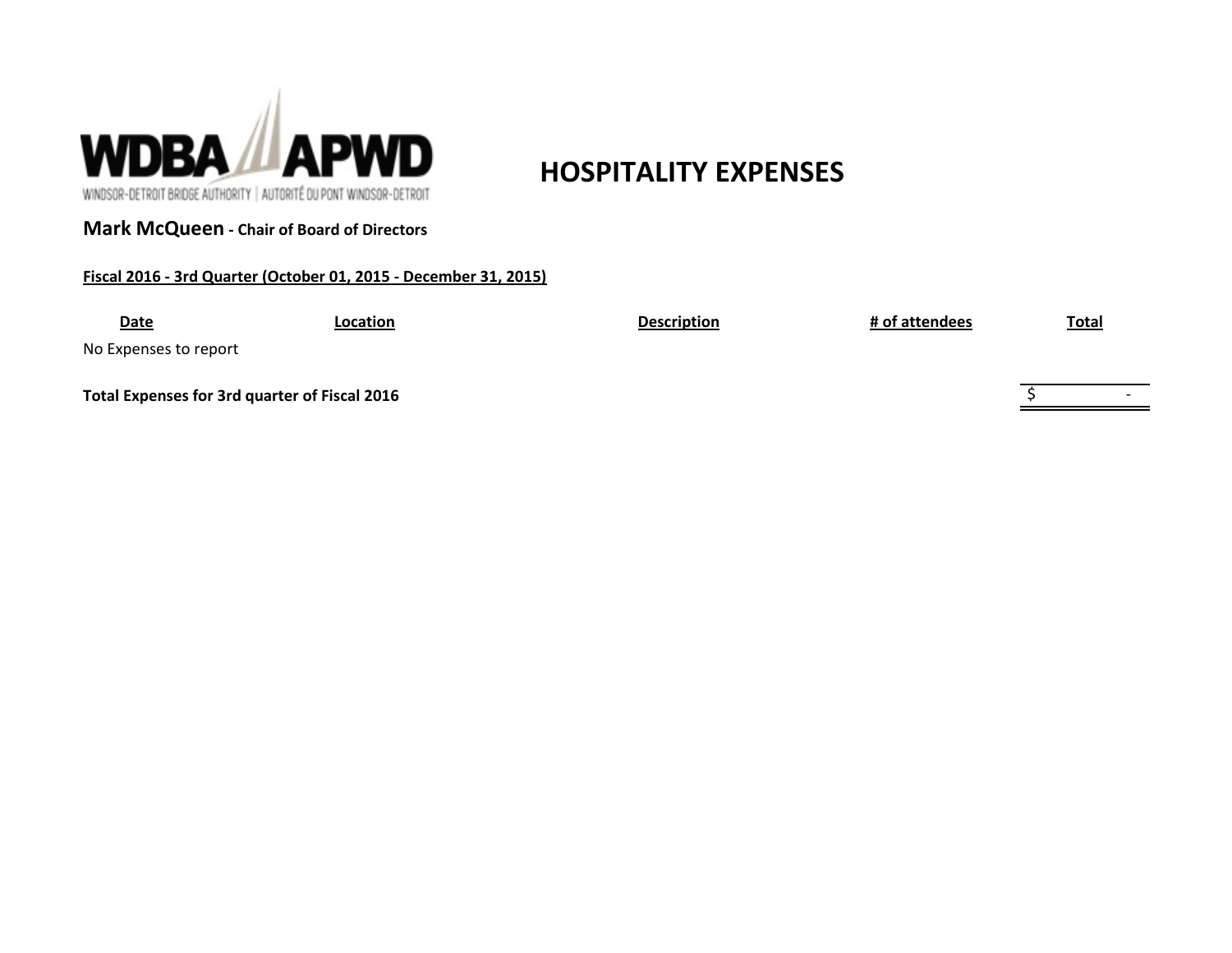

**TRAVEL EXPENSES**

**Mark McQueen - Chair of Board of Directors**

### **Fiscal 2016 - 3rd Quarter (October 01, 2015 - December 31, 2015)**

| <b>Departure</b><br>Date | <b>Return Date</b>                            | <b>Destination</b> | <b>Purpose of Travel</b> | Airfare/Train | Other<br>Transportation | <b>Accommodations</b>    | <b>Meals and</b><br>Incidentals | <b>Tota</b> |
|--------------------------|-----------------------------------------------|--------------------|--------------------------|---------------|-------------------------|--------------------------|---------------------------------|-------------|
| No Expenses to report    |                                               |                    |                          |               |                         |                          |                                 |             |
|                          | Total Expenses for 3rd quarter of Fiscal 2016 |                    |                          |               |                         | $\overline{\phantom{a}}$ | $\overline{\phantom{a}}$        |             |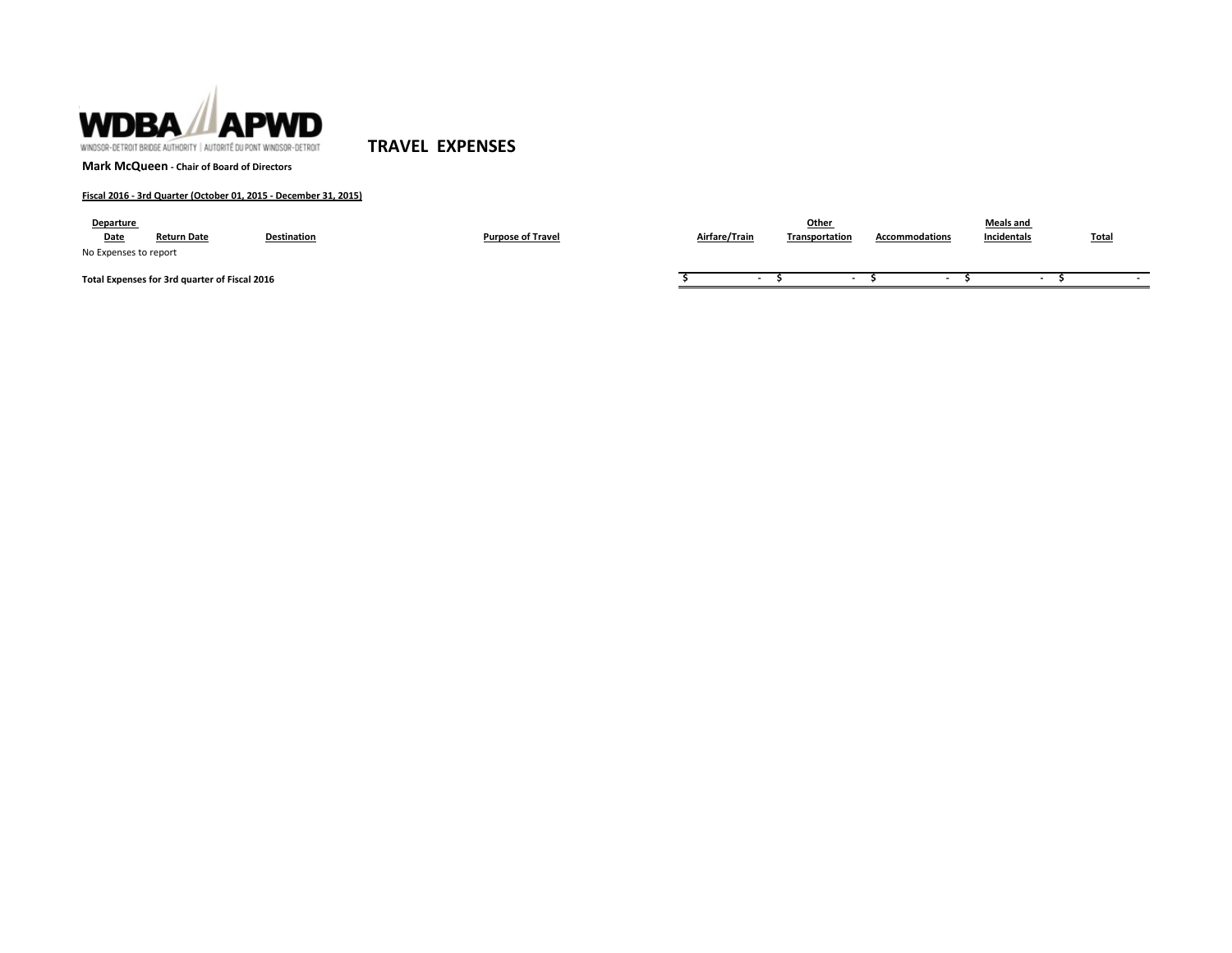

**Michael Cautillo - President & Chief Executive Officer**

**Fiscal 2016 - 3rd Quarter (October 01, 2015 - December 31, 2015)**

**HOSPITALITY EXPENSES**

**Date Location Description # of attendees Total**

No Expenses to report

**Total Expenses for 3rd quarter of Fiscal 2016**  $\frac{1}{5}$